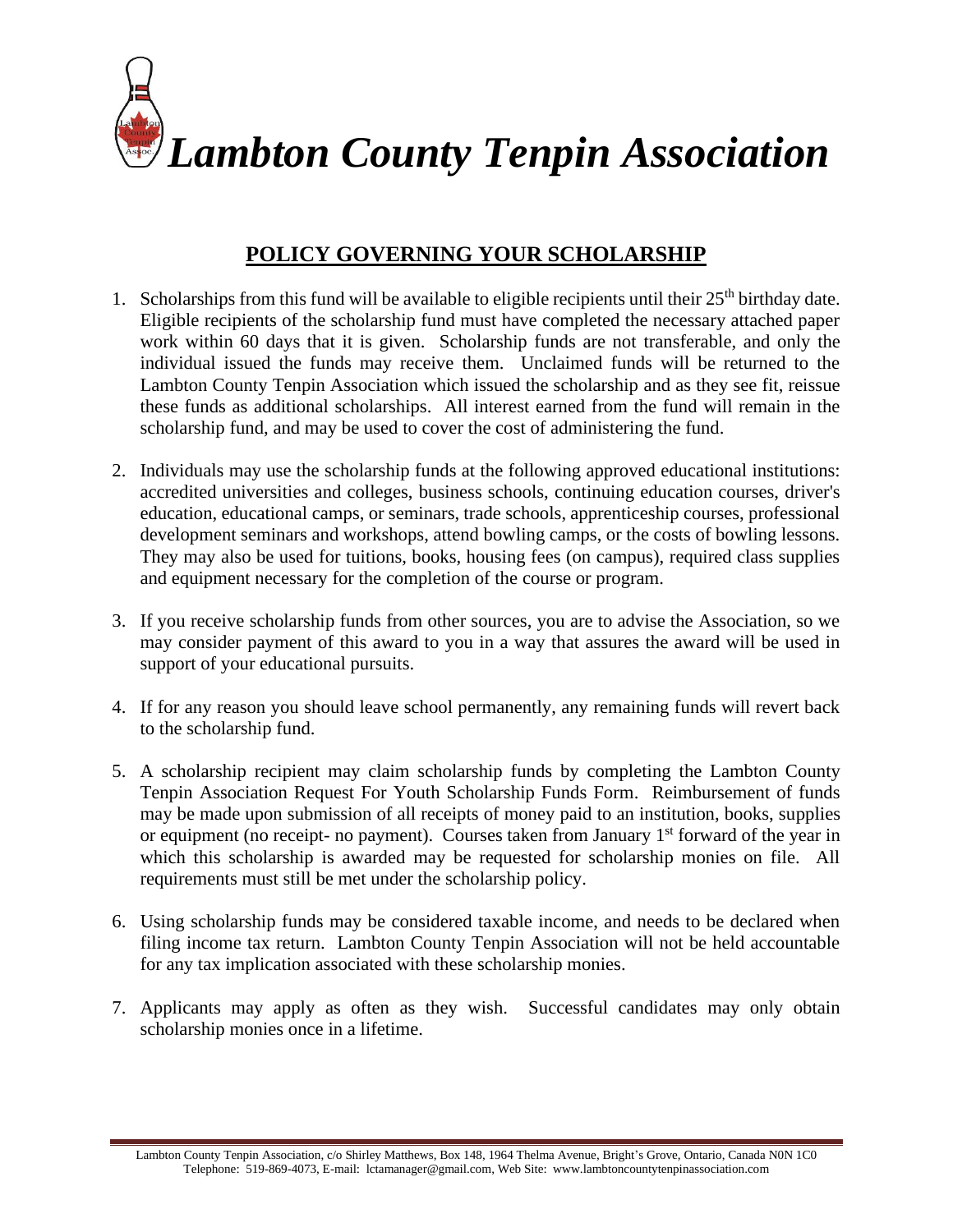

## **SCHOLARSHIP APPLICATION INSTRUCTIONS**

#### **Procedure**

- 1. Fill out "Application Form" entirely.
- 2. Write and attach an essay of at least 150 words explaining how the Junior Bowling Program has affected your personal development.
- 3. Ask your Bowling Coach to complete and sign the "Coach's Evaluation Form".
- 4. The application should be checked to ensure it is complete. The applicant should then mail the Coach's Evaluation Form along with the Application and Essay to:

Lambton County Tenpin Association c/o Shirley Matthews Box 148, 1964 Thelma Avenue Brights Grove, Ontario N0N 1C0

Any questions can be directed to Shirley Matthews at 519-869-4073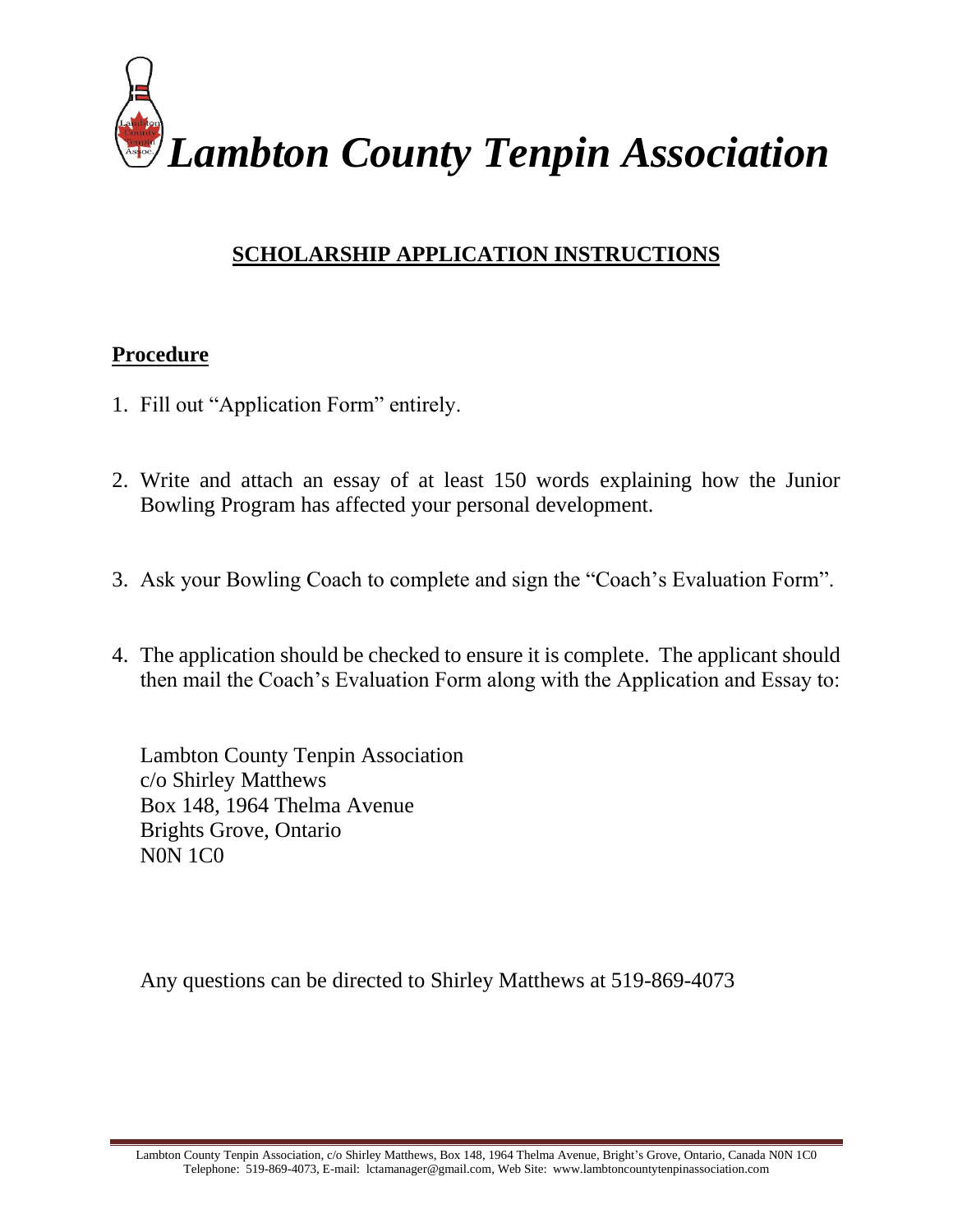

# **SCHOLARSHIP APPLICATION**

### **Rules**

- 1. Applicants must be a member in good standing of a C.T.F. Youth League in the Lambton County Tenpin Association. Participation in at least two-thirds (2/3) of scheduled season for two consecutive seasons is required for consideration.
- 2. The application form must be filled out in its entirety, signed by the respective authority, and returned to the Lambton County Tenpin Association by June  $15<sup>th</sup>$ .
- 3. Applicants must be an LCTA member in good standing, participating in a local junior program and currently enrolled in Grade 11 or 12 of a Lambton County Secondary School, Lambton College or post-secondary school or be 18 years of age.
- 4. Scholarships will only be awarded to applicants who meet all requirements according to the scholarship application. Only completed applications will be accepted (3 parts). It is the applicant's responsibility to ensure completion of the application. Scholarships will be awarded at the discretion of the Lambton County Tenpin Association Scholarship Committee. Criteria used to determine winners will be based on merit, validity of application and scholarship fund revenues.
- 5. Applicants will waive their rights for the Lambton County Tenpin Association to use their names or likeness for advertising or promotional purposes.

All applications become the sole property of the Lambton County Tenpin Association and will be held in strict confidence.

Lambton County Tenpin Association, c/o Shirley Matthews, Box 148, 1964 Thelma Avenue, Bright's Grove, Ontario, Canada N0N 1C0 Telephone: 519-869-4073, E-mail: lctamanager@gmail.com, Web Site: www.lambtoncountytenpinassociation.com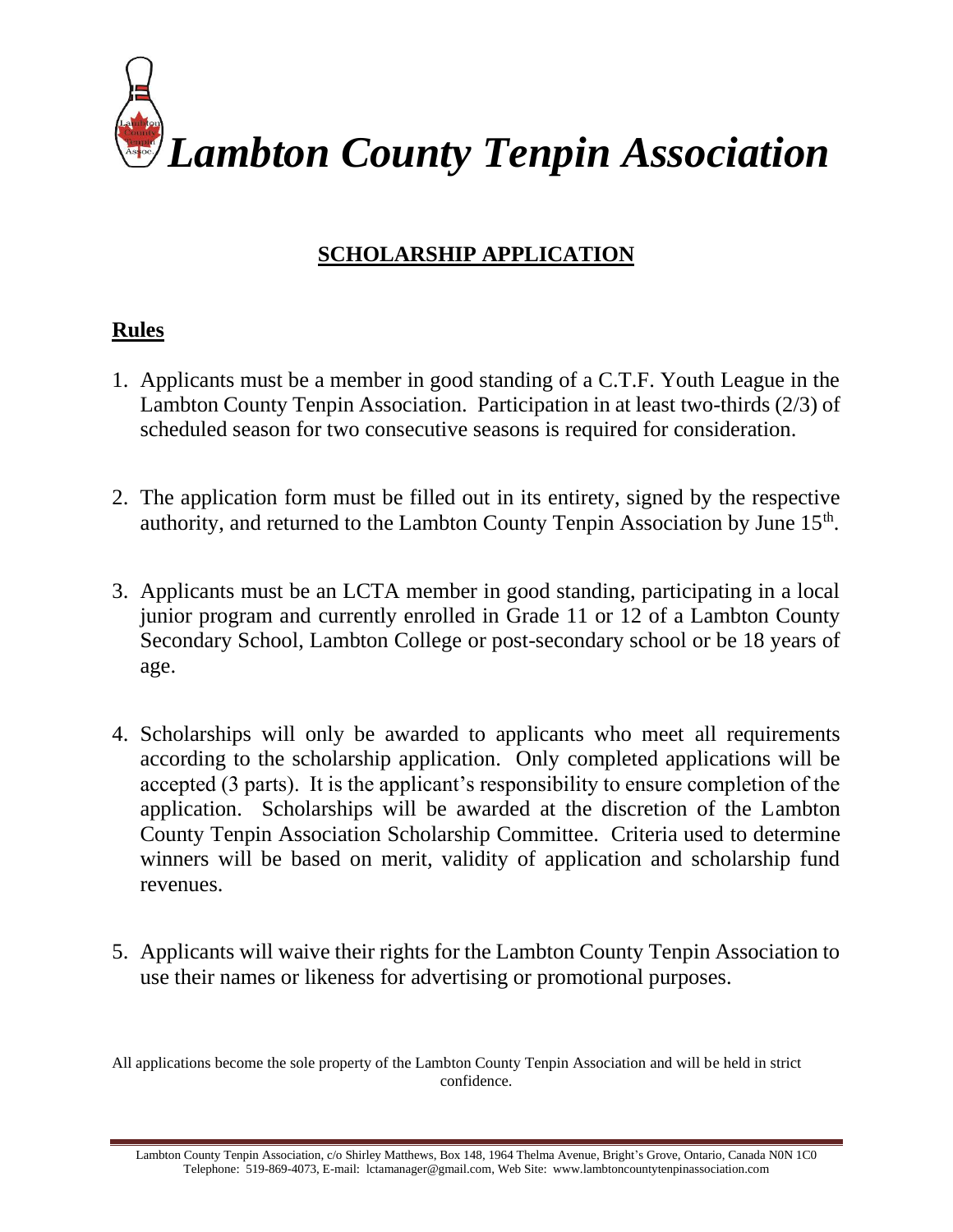

| <b>APPLICATION FORM</b>                                                                                                                                                                                                        |                                  |
|--------------------------------------------------------------------------------------------------------------------------------------------------------------------------------------------------------------------------------|----------------------------------|
| Name: 2008. 2008. 2010. 2010. 2010. 2010. 2010. 2010. 2010. 2010. 2010. 2010. 2010. 2010. 2010. 2010. 2010. 20                                                                                                                 |                                  |
|                                                                                                                                                                                                                                |                                  |
|                                                                                                                                                                                                                                |                                  |
|                                                                                                                                                                                                                                |                                  |
|                                                                                                                                                                                                                                |                                  |
|                                                                                                                                                                                                                                |                                  |
|                                                                                                                                                                                                                                |                                  |
| <b>ACADEMIC HISTORY</b>                                                                                                                                                                                                        |                                  |
|                                                                                                                                                                                                                                |                                  |
| Honours/Prizes/Scholarships Received: Manual According to the Manual According to the Manual According to the Manual According to the Manual According to the Manual According to the Manual According to the Manual According |                                  |
|                                                                                                                                                                                                                                |                                  |
|                                                                                                                                                                                                                                |                                  |
| <b>BOWLING HISTORY</b>                                                                                                                                                                                                         |                                  |
|                                                                                                                                                                                                                                | Current Average: _______________ |
|                                                                                                                                                                                                                                |                                  |
|                                                                                                                                                                                                                                |                                  |
| <b>How Long Have You Been Bowling?</b>                                                                                                                                                                                         |                                  |

Lambton County Tenpin Association, c/o Shirley Matthews, Box 148, 1964 Thelma Avenue, Bright's Grove, Ontario, Canada N0N 1C0 Telephone: 519-869-4073, E-mail: lctamanager@gmail.com, Web Site: www.lambtoncountytenpinassociation.com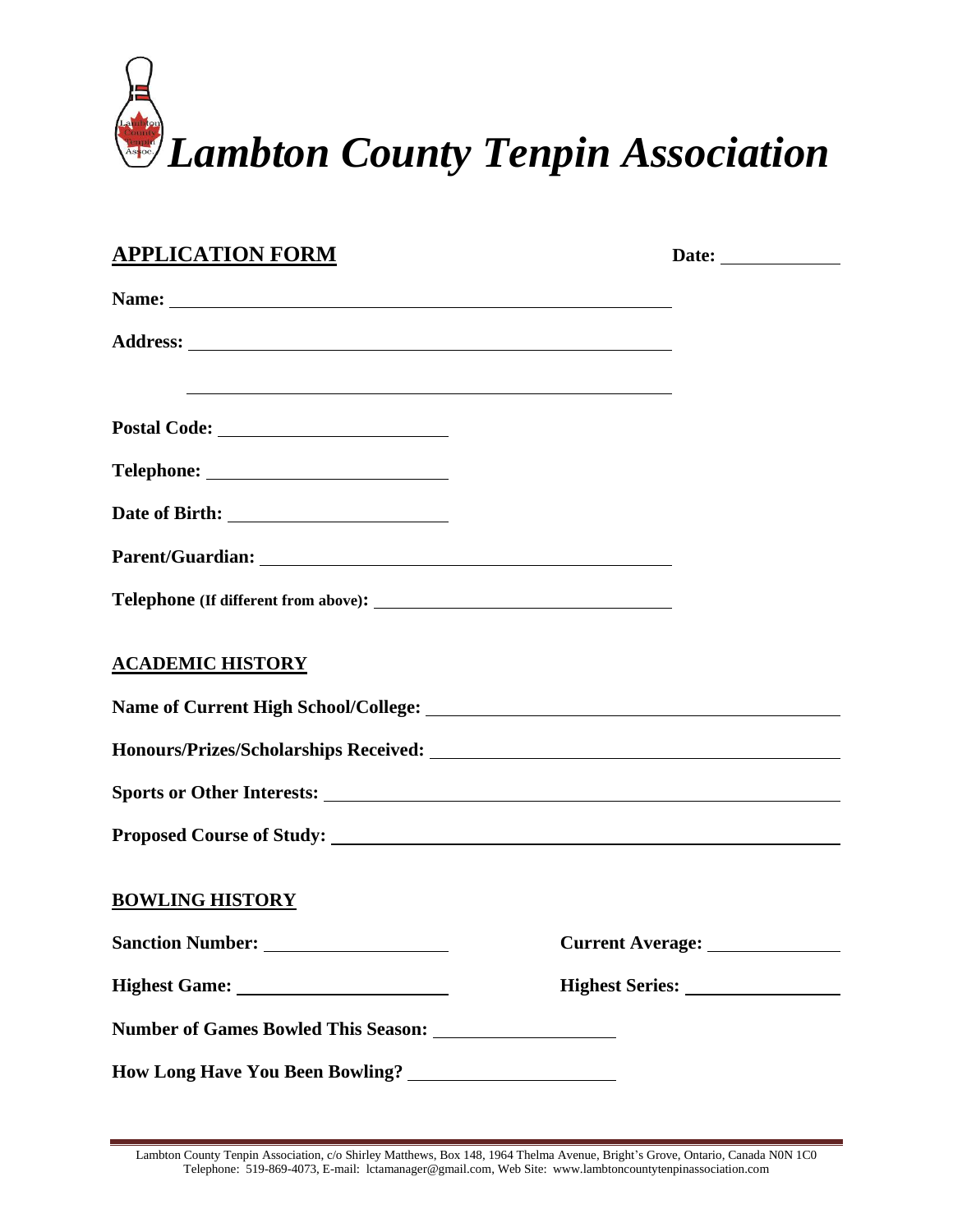

**List Any Tournaments That You Have Competed In At Local, Provincial and/or National** 

**Levels:**

**What Activities, Other Than Bowling, Have You Participated In While Being A Member** 

**Of A Youth Bowling League (i.e. coaching, assisting with tournaments, etc.):**

**What Activities Were You Involved In Outside Of Youth Bowling (i.e. youth groups, volunteer** 

**Work, etc.):** 

**To My Knowledge The Above Information Is Correct.**

Signature of Applicant Date

Signature of Parent or Guardian Date (if applicant is under 18 years of age)